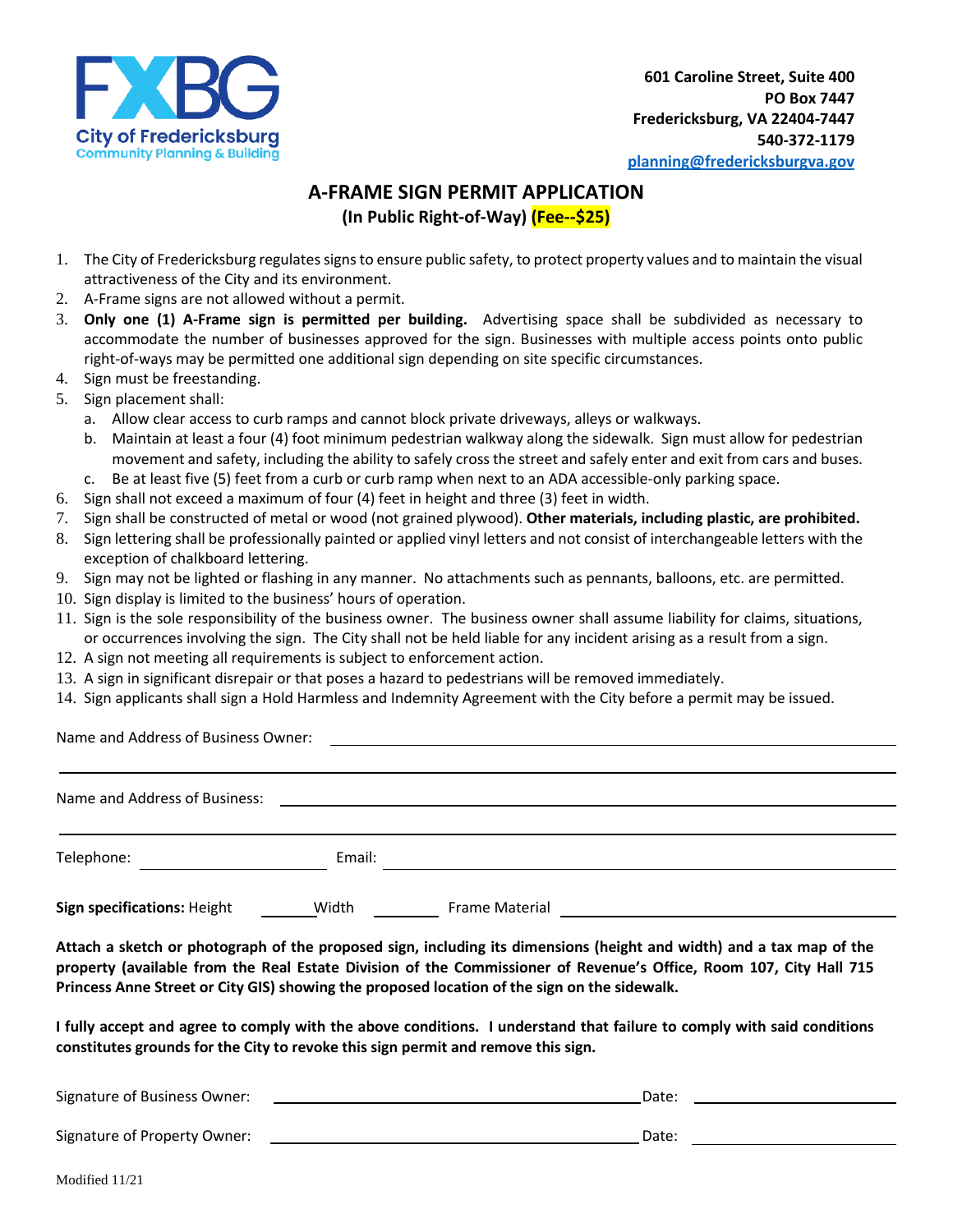

# **Hold Harmless and Indemnity Agreement**

| (Business Owner) and the contract of the contract of the contract of the contract of the contract of the contract of the contract of the contract of the contract of the contract of the contract of the contract of the contr |                                                                                              | will                                                                                                                                                                                                                          |  |  |  |  |  |  |
|--------------------------------------------------------------------------------------------------------------------------------------------------------------------------------------------------------------------------------|----------------------------------------------------------------------------------------------|-------------------------------------------------------------------------------------------------------------------------------------------------------------------------------------------------------------------------------|--|--|--|--|--|--|
|                                                                                                                                                                                                                                | defend, indemnify, keep and hold harmless the City of Fredericksburg, its Elected Officials, |                                                                                                                                                                                                                               |  |  |  |  |  |  |
| employees, and agents from all damages, judgments, expenses (including reasonable attorney fees)                                                                                                                               |                                                                                              |                                                                                                                                                                                                                               |  |  |  |  |  |  |
| suffered because of the injury or the death or any person or persons, or because of damage to                                                                                                                                  |                                                                                              |                                                                                                                                                                                                                               |  |  |  |  |  |  |
| property that may arise out of, or as a consequence of A-Frame signage for (Name of                                                                                                                                            |                                                                                              |                                                                                                                                                                                                                               |  |  |  |  |  |  |
|                                                                                                                                                                                                                                |                                                                                              | located on City of                                                                                                                                                                                                            |  |  |  |  |  |  |
|                                                                                                                                                                                                                                |                                                                                              | Fredericksburg property at the control of the control of the control of the control of the control of the control of the control of the control of the control of the control of the control of the control of the control of |  |  |  |  |  |  |
|                                                                                                                                                                                                                                |                                                                                              |                                                                                                                                                                                                                               |  |  |  |  |  |  |
|                                                                                                                                                                                                                                |                                                                                              | Name of Business Placing A-Frame Sign on City Property                                                                                                                                                                        |  |  |  |  |  |  |
|                                                                                                                                                                                                                                | <b>Business Owner (signature)</b>                                                            |                                                                                                                                                                                                                               |  |  |  |  |  |  |
|                                                                                                                                                                                                                                |                                                                                              |                                                                                                                                                                                                                               |  |  |  |  |  |  |
|                                                                                                                                                                                                                                | Witness (signature)                                                                          |                                                                                                                                                                                                                               |  |  |  |  |  |  |
|                                                                                                                                                                                                                                | Date                                                                                         |                                                                                                                                                                                                                               |  |  |  |  |  |  |
|                                                                                                                                                                                                                                |                                                                                              |                                                                                                                                                                                                                               |  |  |  |  |  |  |
|                                                                                                                                                                                                                                | For Completion by the Community Planning & Building Department                               |                                                                                                                                                                                                                               |  |  |  |  |  |  |
|                                                                                                                                                                                                                                | <b>APPROVED</b>                                                                              | <b>DENIED</b>                                                                                                                                                                                                                 |  |  |  |  |  |  |
| Comments:                                                                                                                                                                                                                      |                                                                                              |                                                                                                                                                                                                                               |  |  |  |  |  |  |
| Development Administrator:                                                                                                                                                                                                     | <u> 1989 - Johann Barbara, martxa alemaniar a</u>                                            | Date:                                                                                                                                                                                                                         |  |  |  |  |  |  |
|                                                                                                                                                                                                                                |                                                                                              |                                                                                                                                                                                                                               |  |  |  |  |  |  |
| This permit replaces previously approved A-Frame sign permits for this building.                                                                                                                                               |                                                                                              |                                                                                                                                                                                                                               |  |  |  |  |  |  |
|                                                                                                                                                                                                                                |                                                                                              |                                                                                                                                                                                                                               |  |  |  |  |  |  |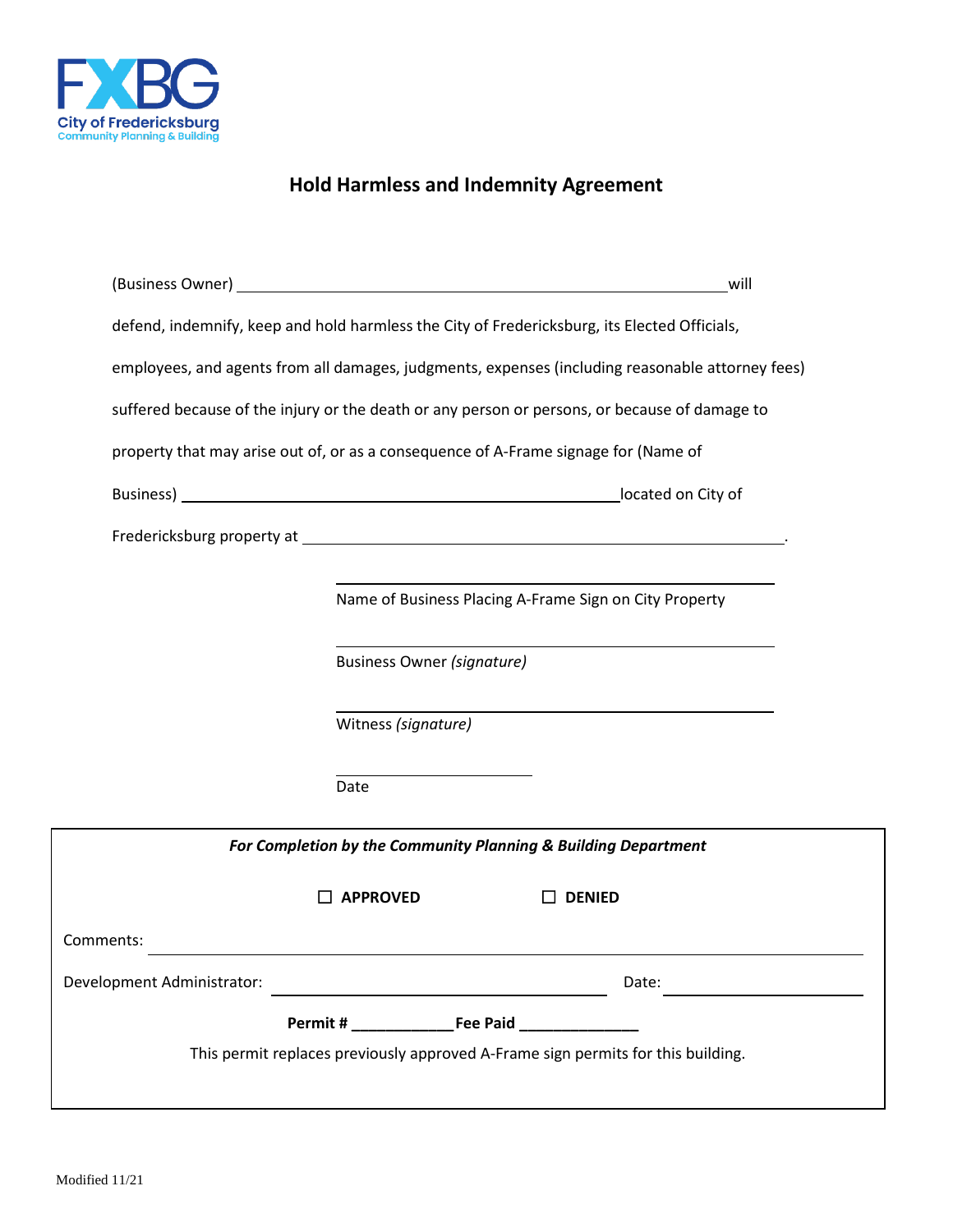### **B.** A-Frame Sign in Public Right-of-Way

#### $1.$ **General Description**

One A-Frame advertising sign per building may be permitted in the public right-of-way to promote the economic well-being of the City.

#### $2.$ **Review Procedure**

- Applicant submits an application, as provided by the office of the a. Development Administrator.
- The Development Administrator reviews the application for b. completeness within fifteen (15) business days, and notifies the applicant if the application is not complete and describes the revisions necessary for resubmission.
- The applicant has thirty (30) business days to revise and resubmit C. the application. Failure of the applicant to respond within the specified time shall be considered a withdrawal of the application.
- Once determined complete, the Development Administrator will d. commence review.
- If the application fails to comply with the review standards, the e. Development Administrator will notify the applicant and describe the revisions necessary for resubmission.
- $f_{\rm{r}}$ The applicant has thirty (30) business days to revise and resubmit the application or request the application be re-reviewed with no changes. Failure of the applicant to respond within the specified time shall be considered a withdrawal of the application.
- Following the revision and re-submission of the application, if g. applicable, the Development Administrator will make a decision to approve or deny the A-Frame sign permit.
- Appeals of the Development Administrator's decision may be taken h. to the City Manager.

#### 3. **Things to Know**

- The City of Fredericksburg regulates signs to ensure public safety, to a. protect property values and to maintain the visual attractiveness of the City and its environment.
- b. A-Frame signs are not allowed without a permit.
- Only one A-Frame sign is permitted per building. Advertising space c. should be subdivided as necessary to accommodate the number of businesses approved for the sign. Businesses with multiple access points onto public right-of-ways may be permitted one additional sign depending on site specific circumstances.
- d. Sign must be freestanding.
- Signs placement must allow clear access to curb ramps, not block е. private driveways, alleys or walkways.
- f. Maintain at least a four (4) foot minimum pedestrian walkway along the sidewalk. Sign must allow for pedestrian movement and safety, including the ability to safely cross the street and safely enter and exit from vehicles.
- Signs must not be within five (5) feet of a curb or curb ramp when g. next to an ADA accessible-only parking space.